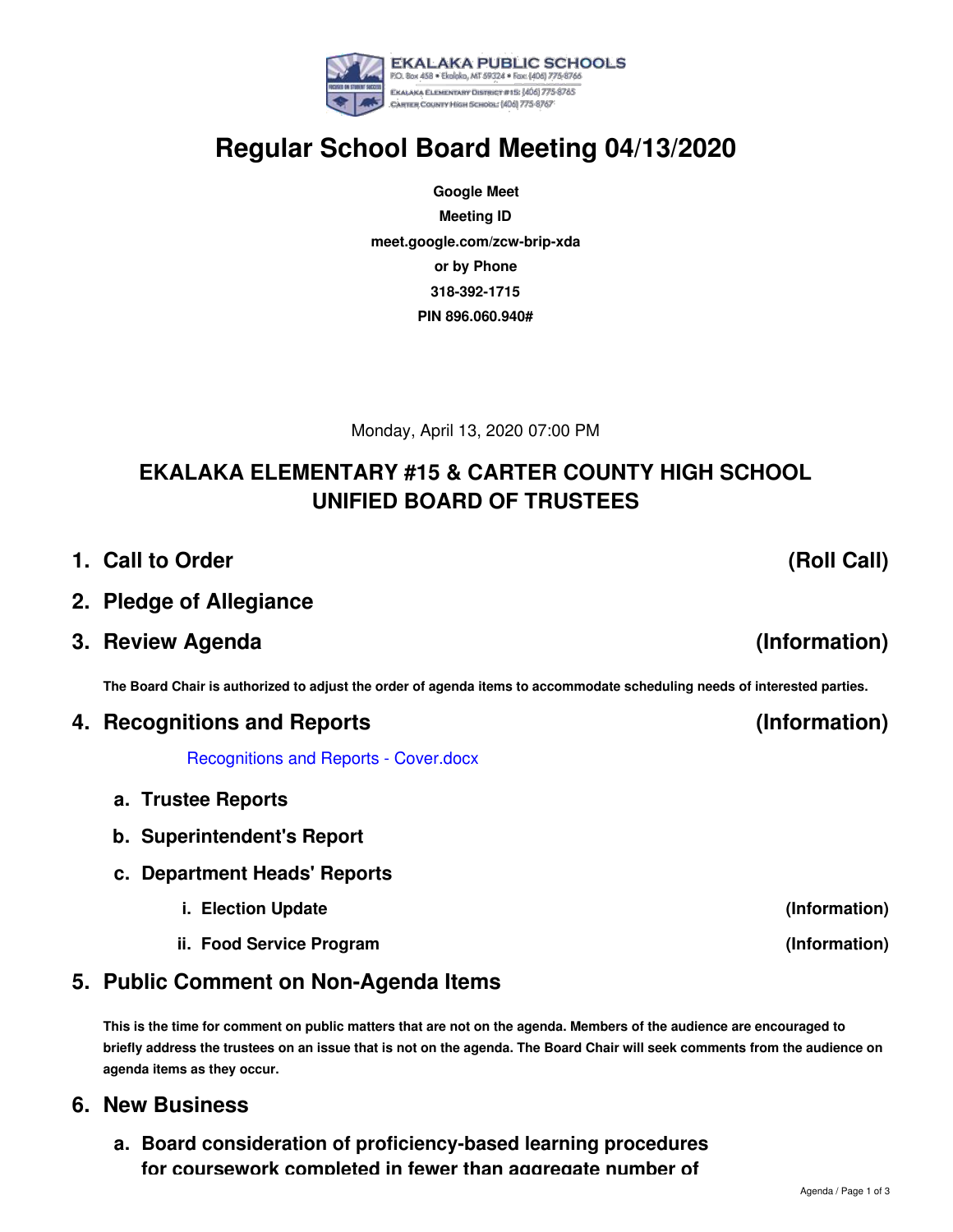| hours and calculation of ANB                                                                         |          |
|------------------------------------------------------------------------------------------------------|----------|
| <b>Proficiency Based Learning.docx</b>                                                               |          |
| <b>Survey Responses from EPS Parents.pdf</b>                                                         |          |
| i. Policy 1005FE - Second Reading & Adoption                                                         | (Action) |
| <b>Grading Scale for EPS.pdf</b>                                                                     |          |
| Updated_Policy 1005 Proficiency Based ANB - Google Docs.pdf                                          |          |
| ii. May 1st Closure Proposal Based on Proficiency                                                    | (Action) |
| <b>Proficiency Proposal.pdf</b>                                                                      |          |
| b. Personnel - Certified                                                                             |          |
| i. Memorandum of Understanding between ETA and Board of<br><b>Trustees for 2 week School Closure</b> | (Action) |
| Memorandum of Understanding.docx                                                                     |          |
| <b>MOU - April 13, 2020</b>                                                                          |          |
| ii. Consideration of Leave of Absence Request                                                        | (Action) |
| Leave of Absence Request.docx                                                                        |          |
| K. Frye resignation.docx                                                                             |          |
| iii. Tenured Certified Staff Contracts for 2020-2021                                                 | (Action) |
| <b>Personnel-Tenured Certified Staff.pdf</b>                                                         |          |
| iv. Consideration of Non-Tenured Teacher Contracts for 2020-2021                                     | (Action) |
| Personnel - Non-Tenured Certified Staff.pdf                                                          |          |
| c. Classified Return to Work Plan                                                                    | (Action) |
| <b>Classified Staff Return to Work Proposal-revised.pdf</b>                                          |          |
| Policy 5321.pdf                                                                                      |          |
| d. Consideration of Land/Building Purchase                                                           | (Action) |
| <b>Land Purchase.docx</b>                                                                            |          |
| Mills 1.jpg                                                                                          |          |
| Mills 2.jpg                                                                                          |          |
| e. Superintendent Hire/Contract Consideration for 2020-2021<br><b>Academic Year</b>                  | (Action) |
| <b>Superintendent Hiring Consideration.docx</b>                                                      |          |
|                                                                                                      |          |

**7. Old Business**